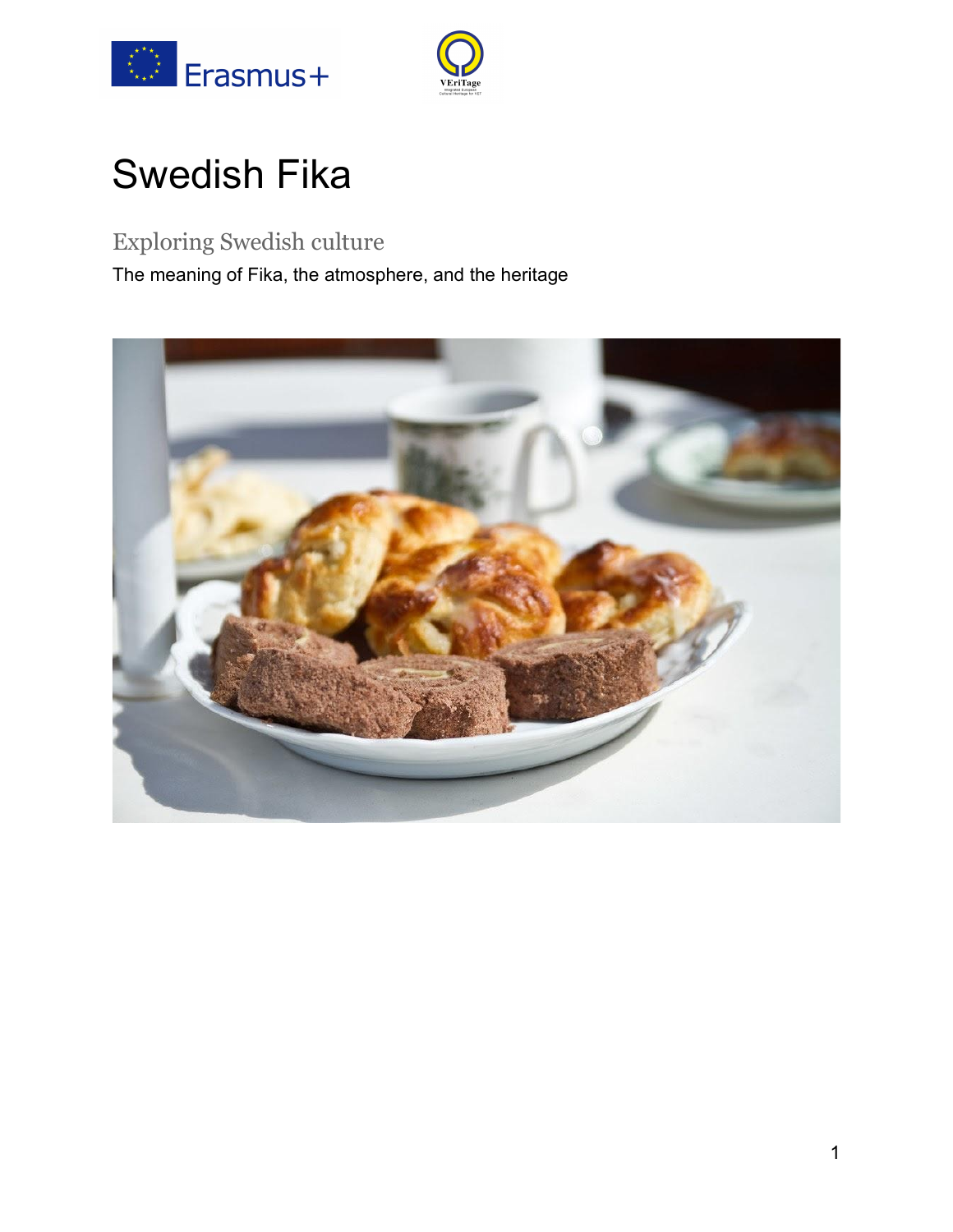



## **CONTENTS**

| <b>General overview</b>                  | 3              |
|------------------------------------------|----------------|
| What is 'Fika'? - Activity 01            | $\overline{4}$ |
| Activity overview                        | $\overline{4}$ |
| Descriptive activity sheet               | 5              |
| <b>Videography of FIKA - Activity 02</b> | 9              |
| Activity overview                        | 9              |
| Descriptive activity sheet               | 10             |
| The 'fika' project - Activity 03         | 13             |
| Activity overview                        | 13             |
| Descriptive activity sheet               | 14             |
|                                          |                |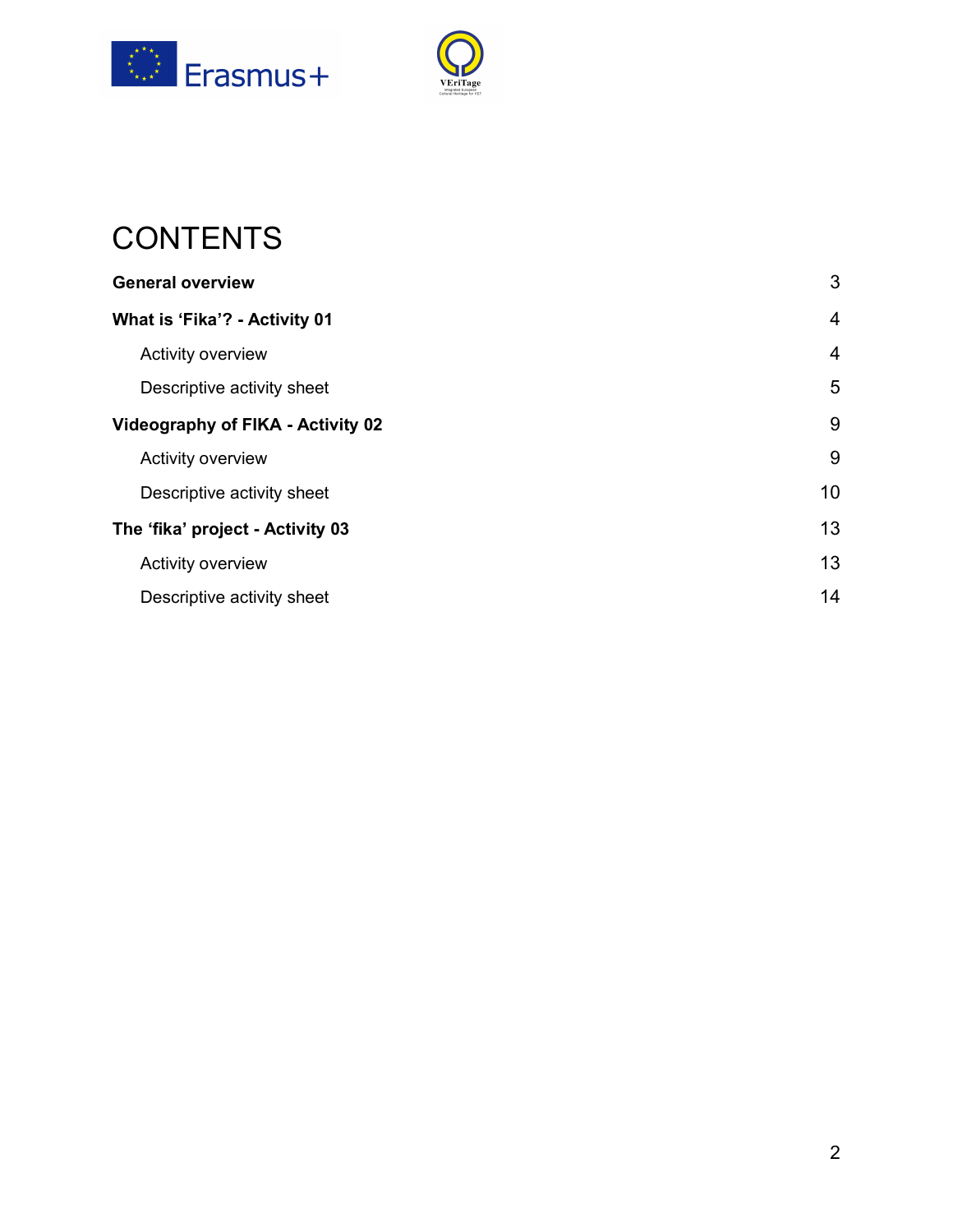



## General overview

This exercise focuses on the Swedish tradition of 'Fika' which is considered a way to refresh oneself, relationships and mind.

Fika is a big part of everyday Swedish life. In summary, fika is essentially a coffee break. But it is also much more than that, it has often been described as a social institution or even in some cases as a phenomenon.

Swedish people are often described as distant and antisocial, fika gives them an opportunity to meet and hang out with new friends, get to know new people and make networks.

In many workplaces, fika is an important part of a regular schedule, having two fika's a day is not an uncommon occurrence usually around 10:00 and 15:00.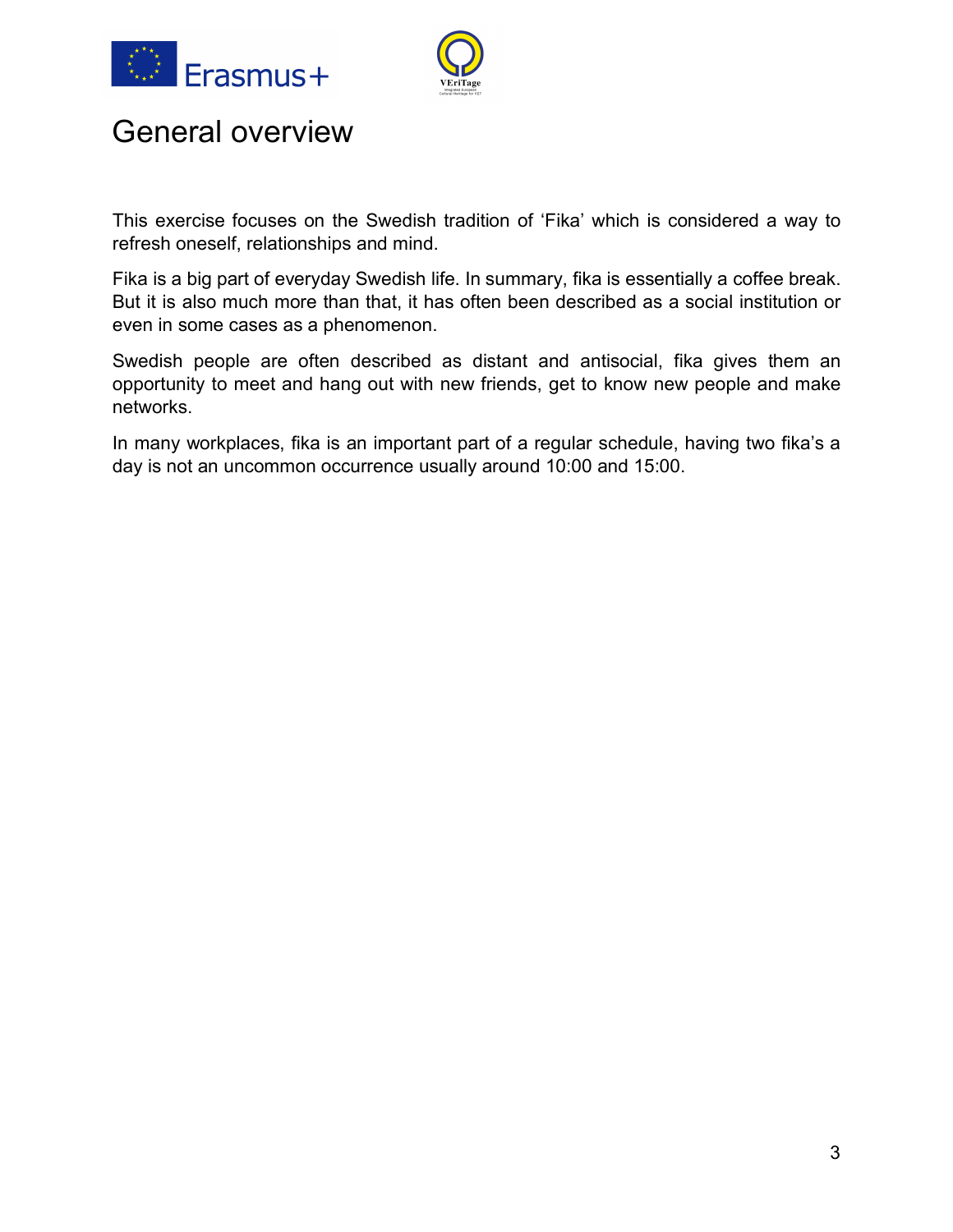



## What is 'Fika'? - Activity 01

### Activity overview

The first activity heavily focuses on the researching side of learning, and allows students to grow an understanding about how assumptions can be researched and learnt from, this activity will create the opportunity for students to discover what it is like to find credible evidence to support arguments, decisions, and also how to connect with others and gives opportunities to discuss what has been learnt with their peers leading to a more open form of networking. This set of exercises can lead to increased capacity to base assumptions on known knowledge, practices in different cultures or countries, different languages, different cooking methods, different food groups, ingredients. and how to successfully use digital devices.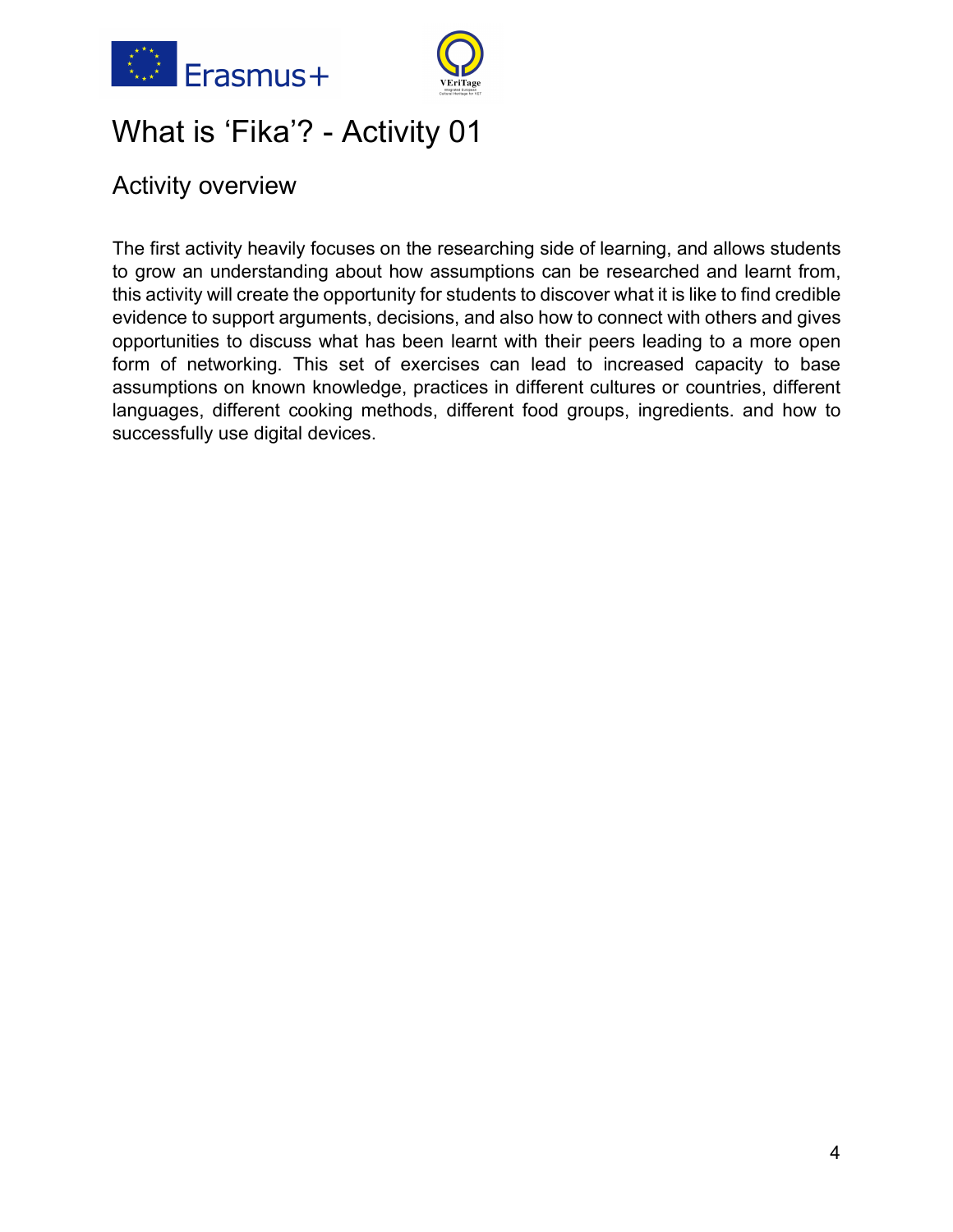



### Descriptive activity sheet

### Stage 1

### **Description / Instruction**

This activity is to be completed as individuals.

The students will write a brief summary of what they believe 'fika' is or might be.

### **Entry level** Basic

### **Objectives**

This is a step on helping the students understand stereotypes and foreign culture.

### **Key competences**

- Communication in the mother tongue;
- Communication in foreign languages;
- Social and civic competences;

### **Resources**

Paper, writing instrument, internet, device to access the internet.

### **Duration**

This will take no longer than 10 minutes.

### Stage 2

### **Description / Instruction**

This task is to be completed individually or in pairs (Or small groups if computers are limited).

Ask them to access the internet and research Swedish 'fika'. During this research ask the students to research the "coffee break cultures" of other countries and compare the similarities and differences.

**Entry level** Basic

**Objectives**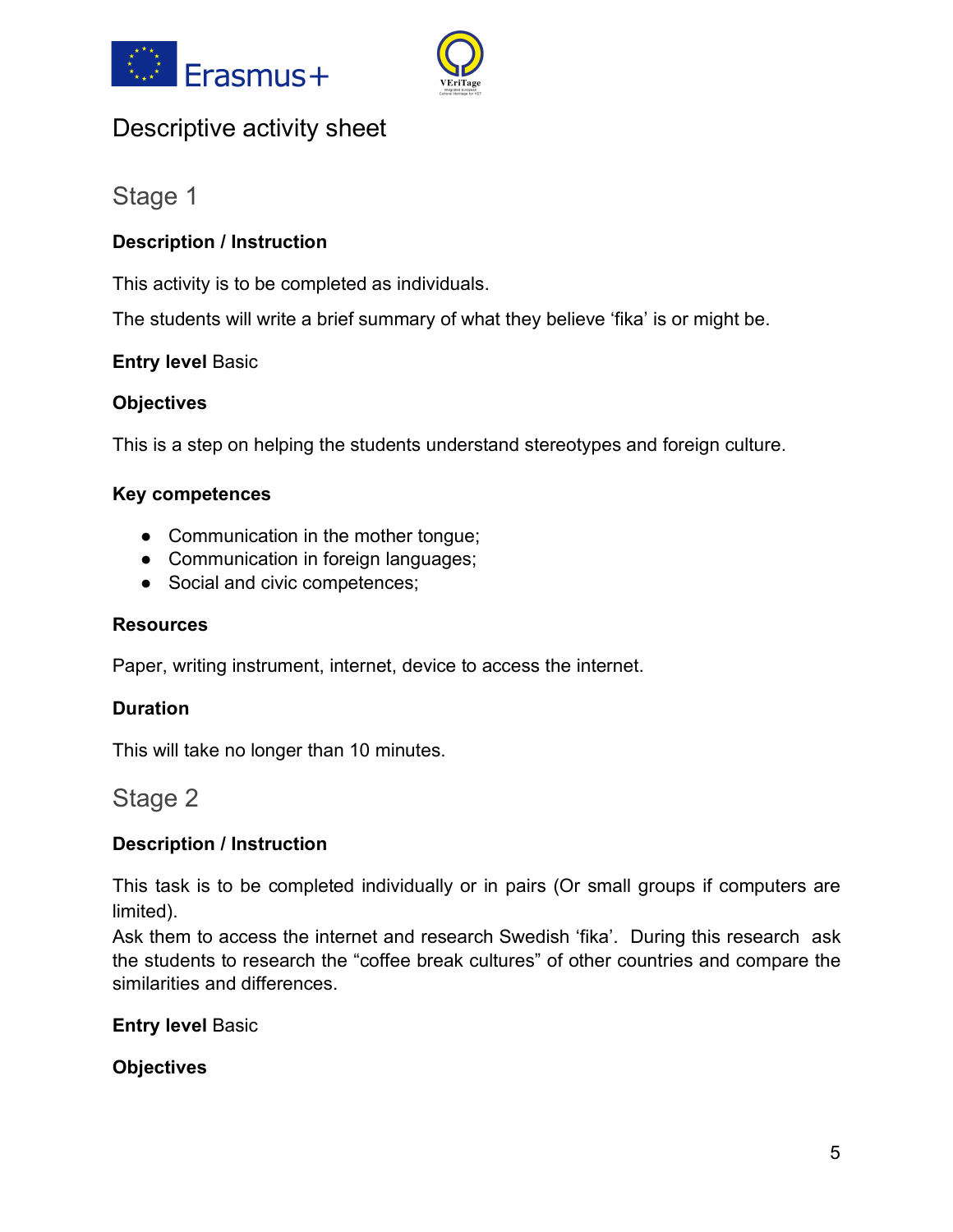



This will allow the students to compare and contrast with the information they had assumed in the previous exercise, increasing cultural knowledge and increasing their ability to research using digital devices

### **Key competences**

- Communication in the mother tongue;
- Communication in foreign languages;
- Digital competence;
- Social and civic competences;

#### **Resources**

Paper, Pen, Internet, digital device

### **Duration**

The students should be given a good amount of time to complete this (30 minute).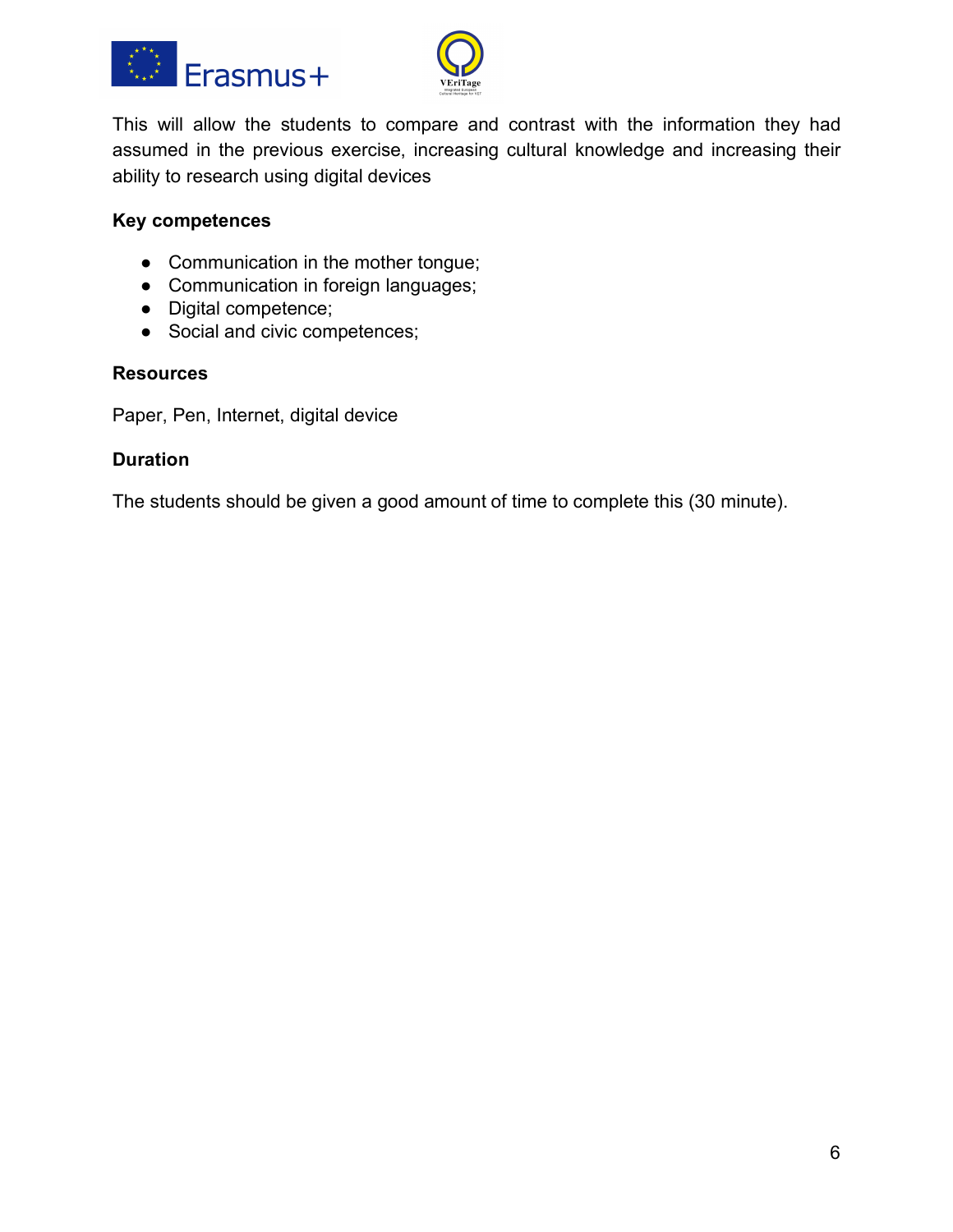



### Stage 3

### **Description / Instruction**

This is a whole class exercise.

The students will collaborate with the class and ask in turn what they have learnt by saying what they first thought to everybody in the class, after they have said what their assumptions were the will then discuss as a class what they have researched about 'Fika' and reflect on how it was different to what they had originally thought.

### **Entry level** Basic

### **Objectives**

This is going to improve the students communication skills, language skills, comparing and contrasting, and reflection in a very simple cost effective way.

### **Key competences**

- Communication in the mother tongue;
- Communication in foreign languages;
- Social and civic competences;
- Cultural awareness and expression.

### **Resources**

The research the students have completed and a class of peers that have similar information.

### **Duration**

This will take some time if the topic is to be discussed properly (1 hour - 1 hour 30 minutes)

### **Notes**

This is an example of how the final session on this activity could run:

- 1. Have the students in turn, read out what their expectations for 'fika' was.
- 2. Have the students compare their expectations and ask each other questions.
- 3. Have the students then read out what results they found on the internet and discuss.
- 4. Have each student finally share what food they chose.
- 5. Compare as a class the differences in coffee cultures between countries.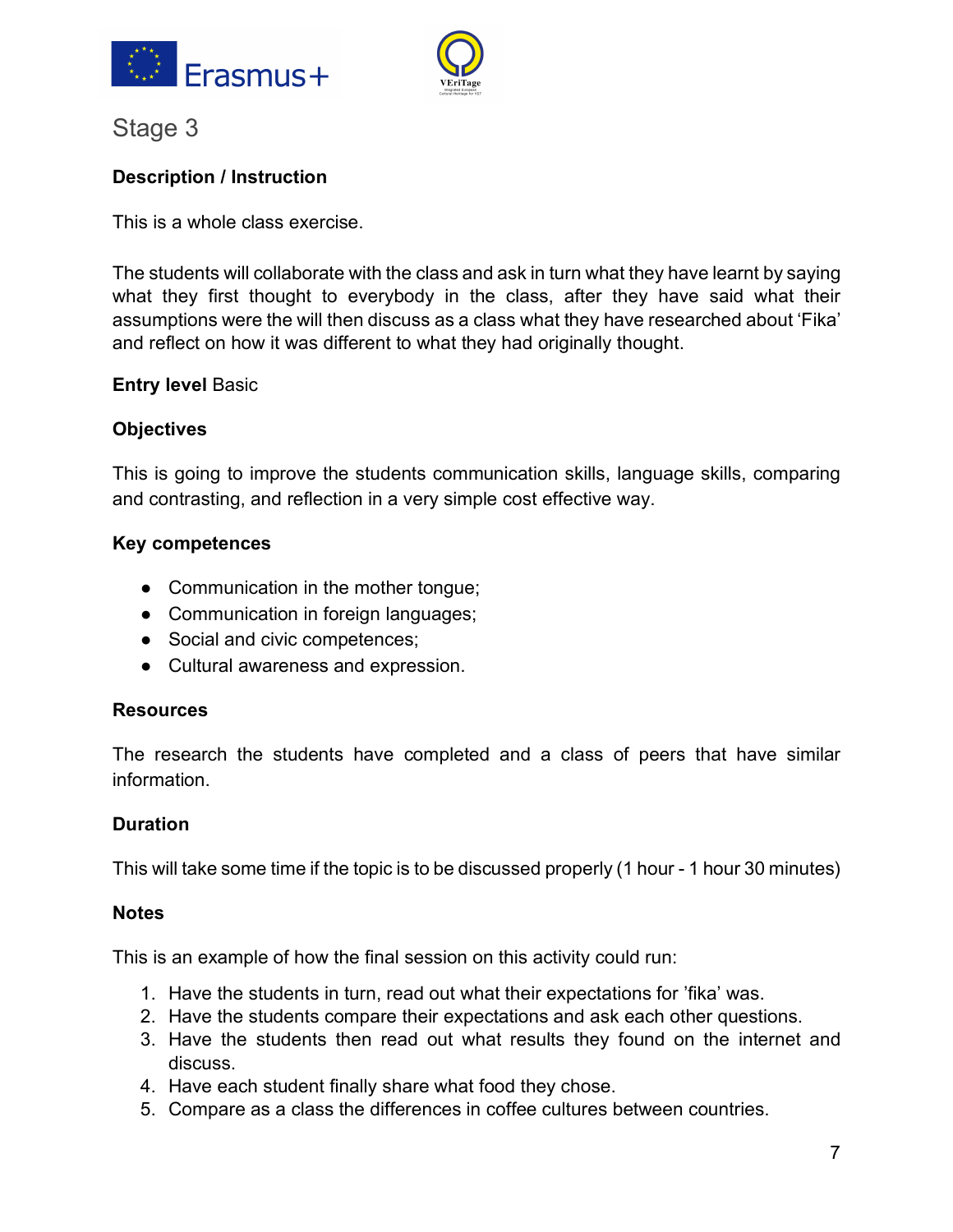



These proceedings fit a structure that allows the students to compare between multiple different categories being not only located in Sweden and allows them to reflect on their own country as well.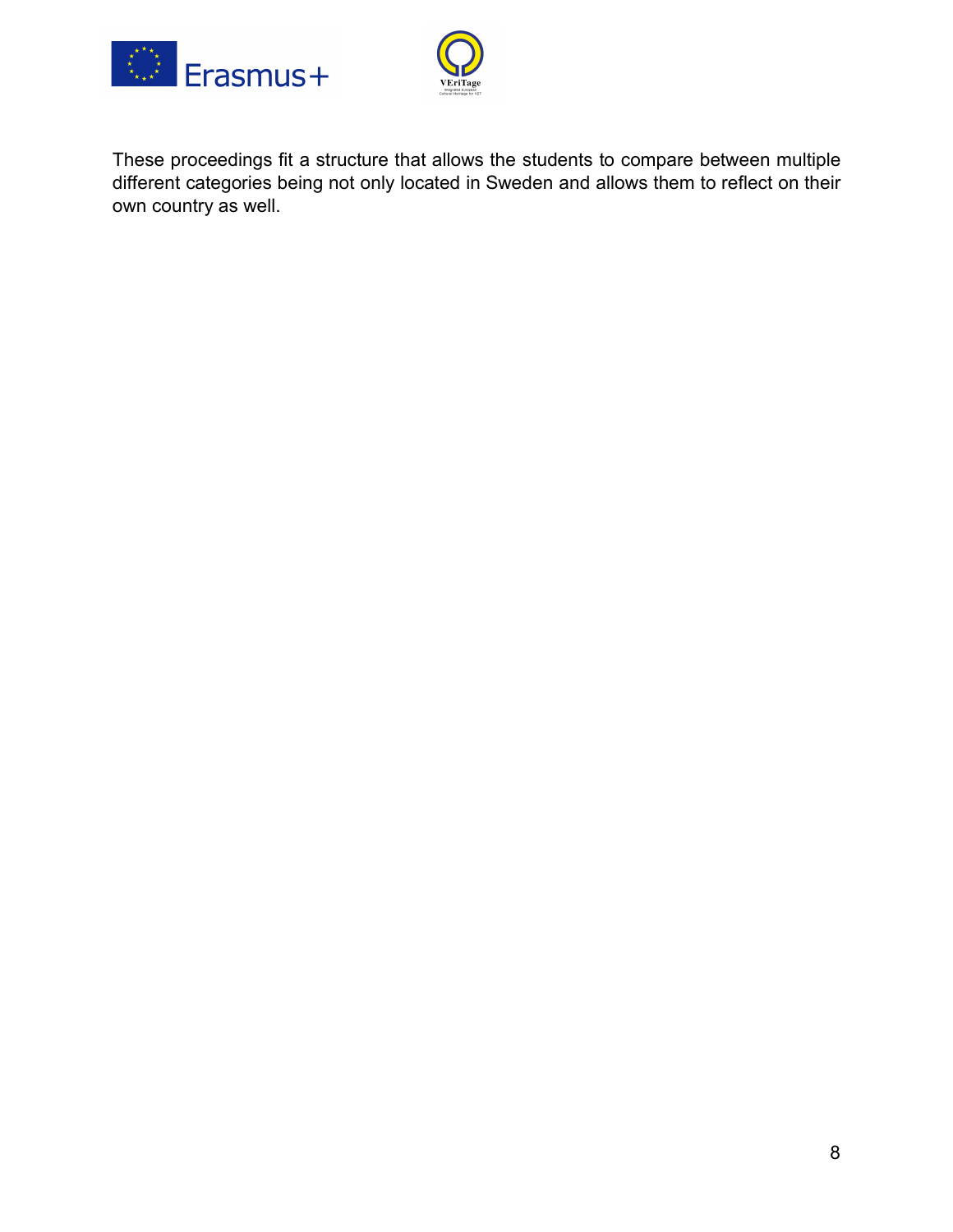



## Videography of FIKA - Activity 02

### Activity overview

The following video shows how a short, uplifting, silly video can be both incredibly informative and entertaining, while the video is a song about fika, the lyrics involve useful information.

Students can use this example as a way to provide benefits on portraying different brackets of information when providing ideas or examples.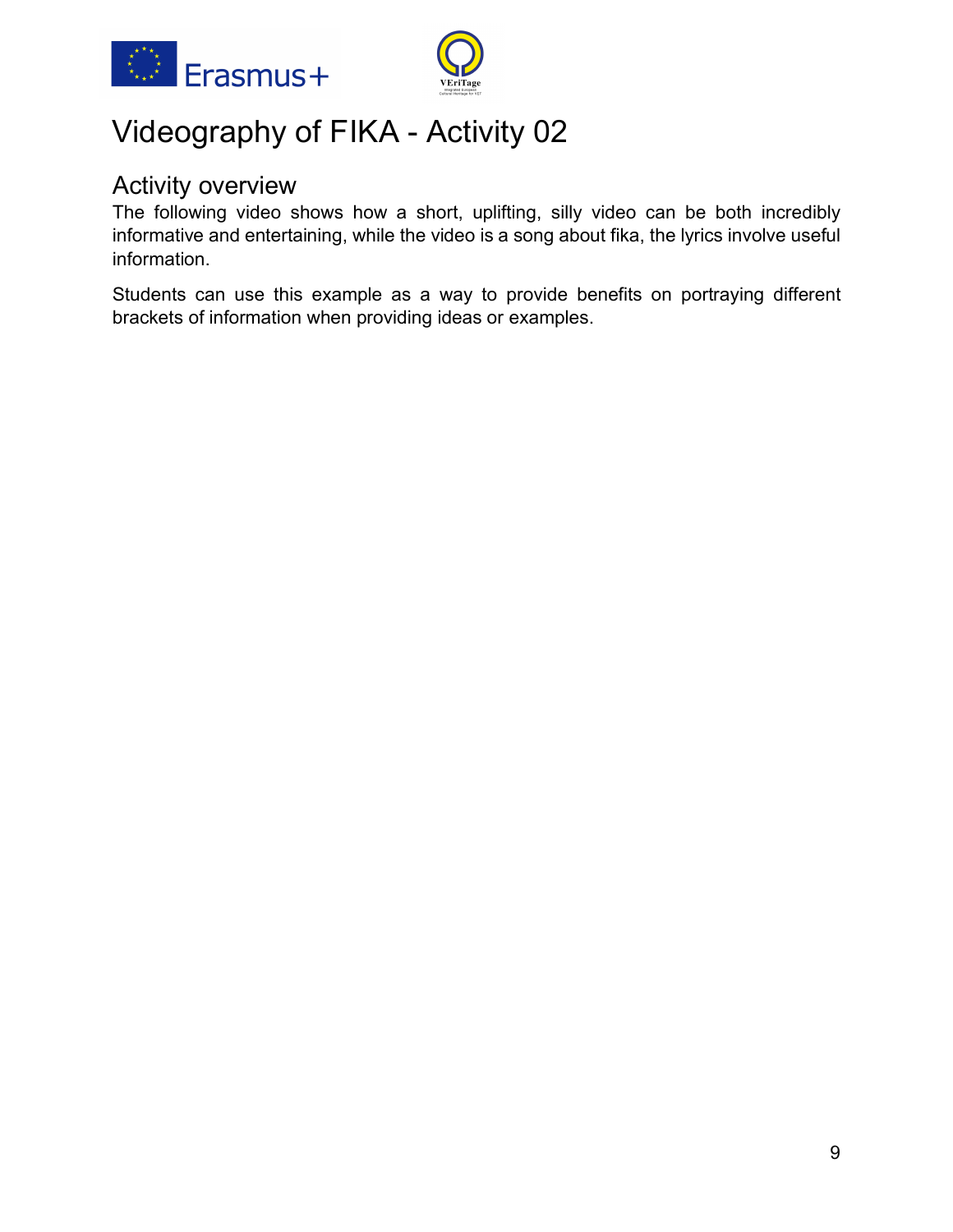



### Descriptive activity sheet

### Stage 1

### **Description / Instruction**

This is an activity for the entire class.

Watch the Swedish Fika video and ask them to identify the mentioned sweets and biscuits, research their contents and even history. A good one to start is the **Punsch-roll** or **dammsugare pastry.**

https://www.youtube.com/watch?v=oRIeytEXGhQ

### **Entry level** Basic

### **Objectives**

To provide an in depth explanation about Swedish Fika in a quick and entertaining way, then following it up with some in depth research as to increase the effectiveness of the activity.

### **Key competences**

- Communication in the mother tongue;
- Communication in foreign languages;
- Digital competence;

### **Resources**

Digital device, Internet

### **Duration**

The video lasts for 4 minutes. Research 30/40 minutes 50 minutes - 1 hour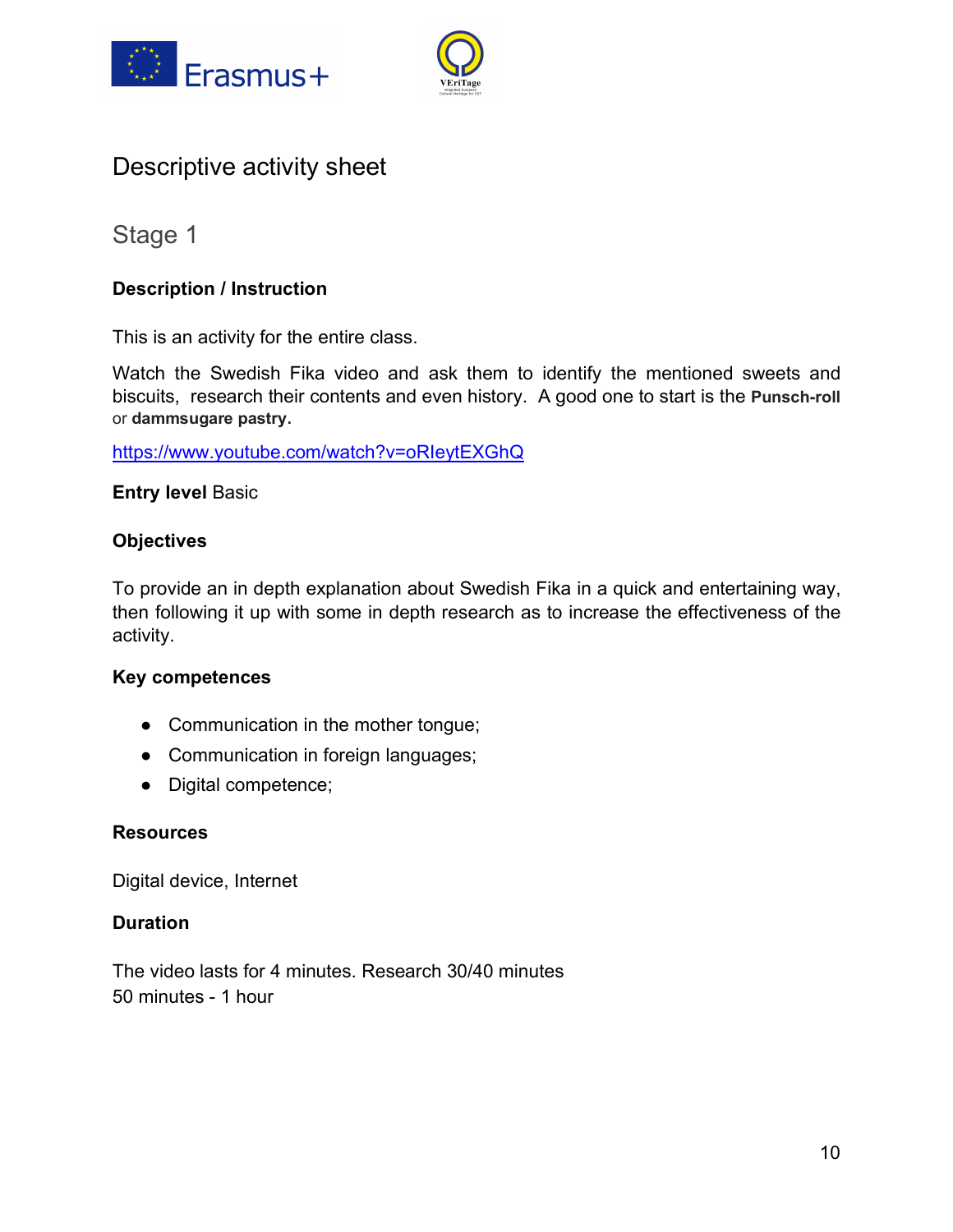



### Stage 2

### **Description / Instruction**

This is an activity for the entire class.

Once you have watched the Swedish Fika Video, collect the group together and open up a discussion about stereotypes which can be attributed to the countries

(Some questions listed below in the **Notes** section)

### **Entry level** Basic

### **Objectives**

To allow the students an open forum for discussion about learning, thought, grievances.

### **Key competences**

- Communication in the mother tongue;
- Communication in foreign languages;
- Social and civic competences;
- Cultural awareness and expression.

### **Resources**

Nothing (Unless the students wish to take notes).

### **Duration**

30 minutes +

### **Notes**

- What are some stereotypes?
- How is your country stereotyped?
- Do you stereotype people?
- Does stereotyping help you in some way?
- Why do you think people stereotype?
- How can stereotypes be damaging?
- Do you think that it is a good idea to stereotype people?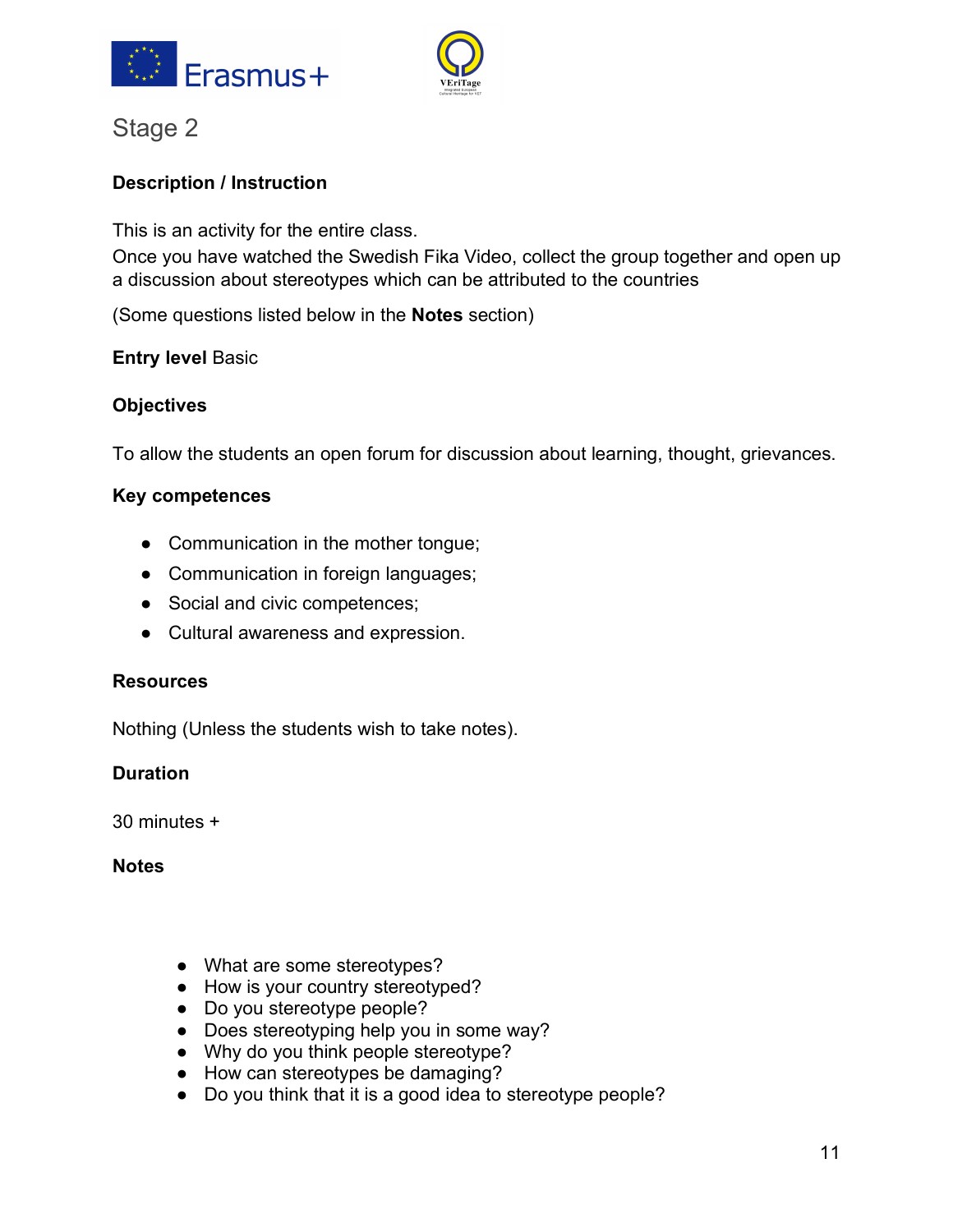



- How are various nationalities stereotyped?
- How can being stereotyped hurt your job opportunities?
- What is the difference between stereotypes and prejudices?
- Are stereotypes offensive?
	- Funny?
	- Realistic?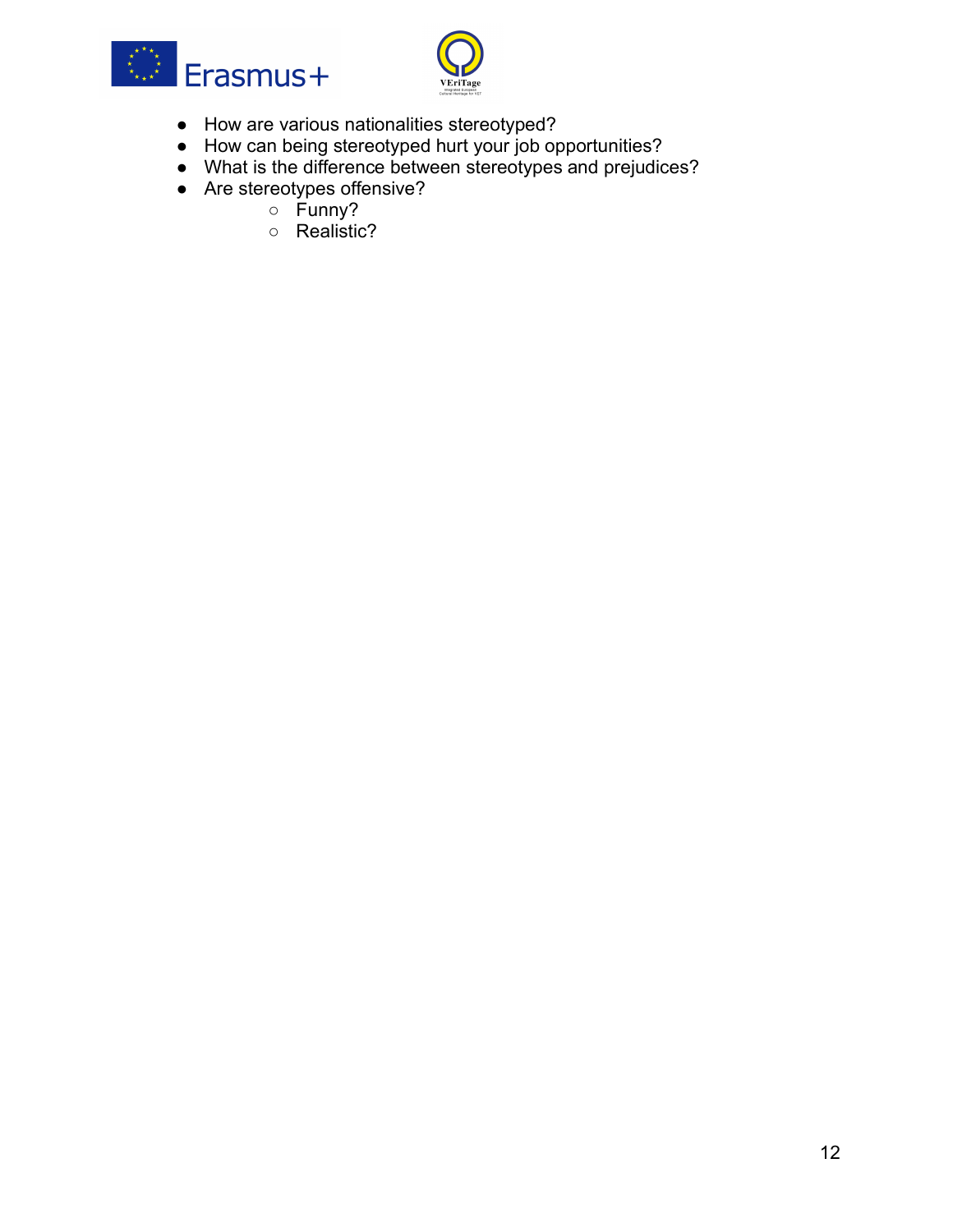



## The 'fika' project - Activity 03

### Activity overview

This activity is going to be a collection of useful tools and experience for any students interested in hospitality. The activity is going to offer experiences that will improve students' ability to:

- Cater for people
- Improve hospitality skills
- Improve versatility with ingredients
- Learn about other cultures

The fundamental parts of this activity is to allow students the ability to grow and improve over a natural amount of time, this is done by nurturing the giving side of education, and allowing students to choose their own materials in order to grow and improve. This is accomplished by allowing them to choose certain foods, partners, researchers, websites, and allowing the students to reflect after an activity is finished, all the students within one group may have different answers when it comes to reflection that is perfectly fine, it just shows that they have grown in different ways.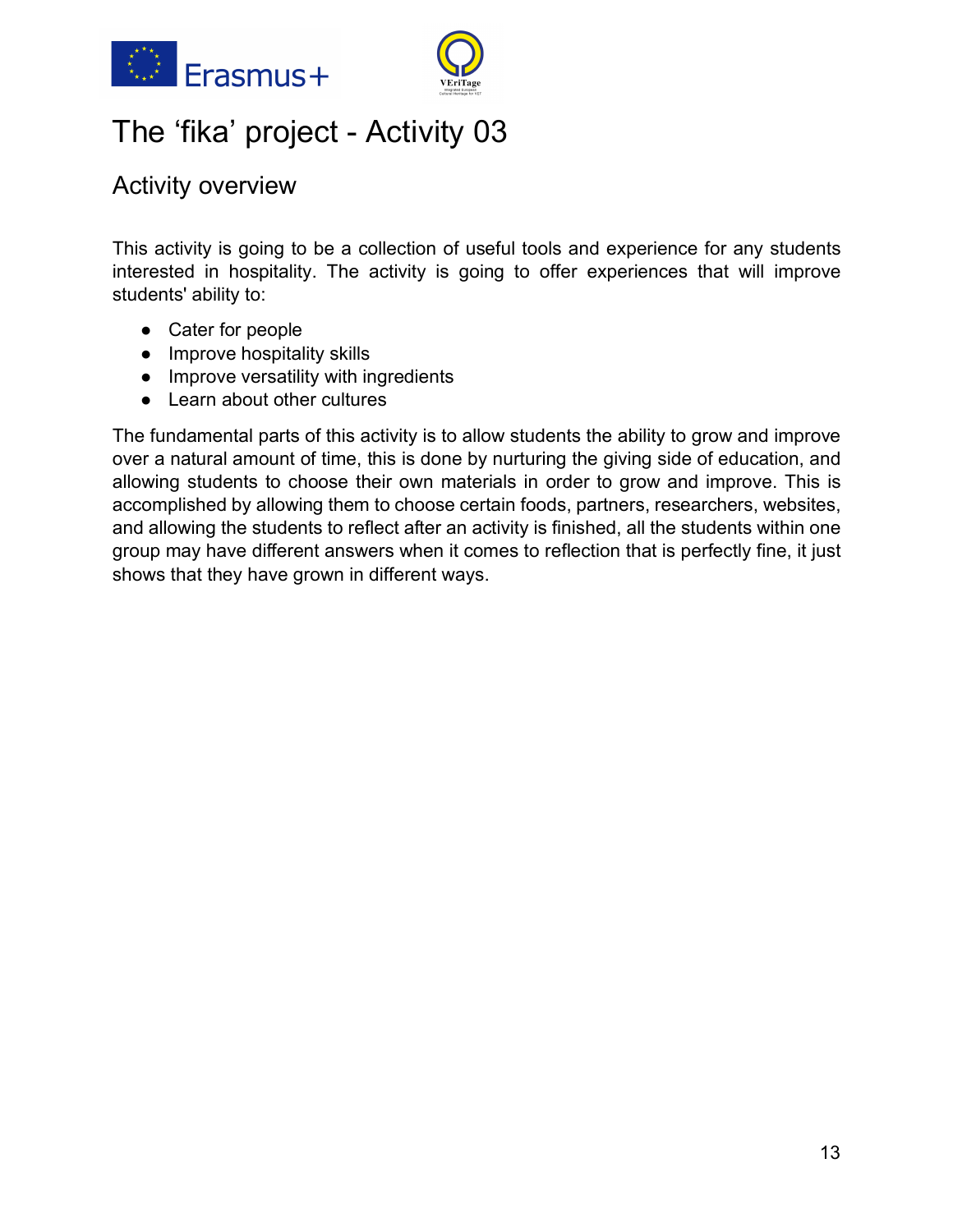



### Descriptive activity sheet

Stage 1

### **Description / Instruction**

This task is to be completed in groups of two or three.

Have the groups select which pastry, or traditional fika food they would like to create then research the ingredients and recipes online.

### **Entry level** Basic

### **Objectives**

To improve the amount known of intercultural foods and traditions.

### **Key competences**

- Communication in the mother tongue;
- Communication in foreign languages;
- Digital competence.

### **Resources**

Internet Connection, a device to access information.

### **Duration**

This will take no more than 30 minutes.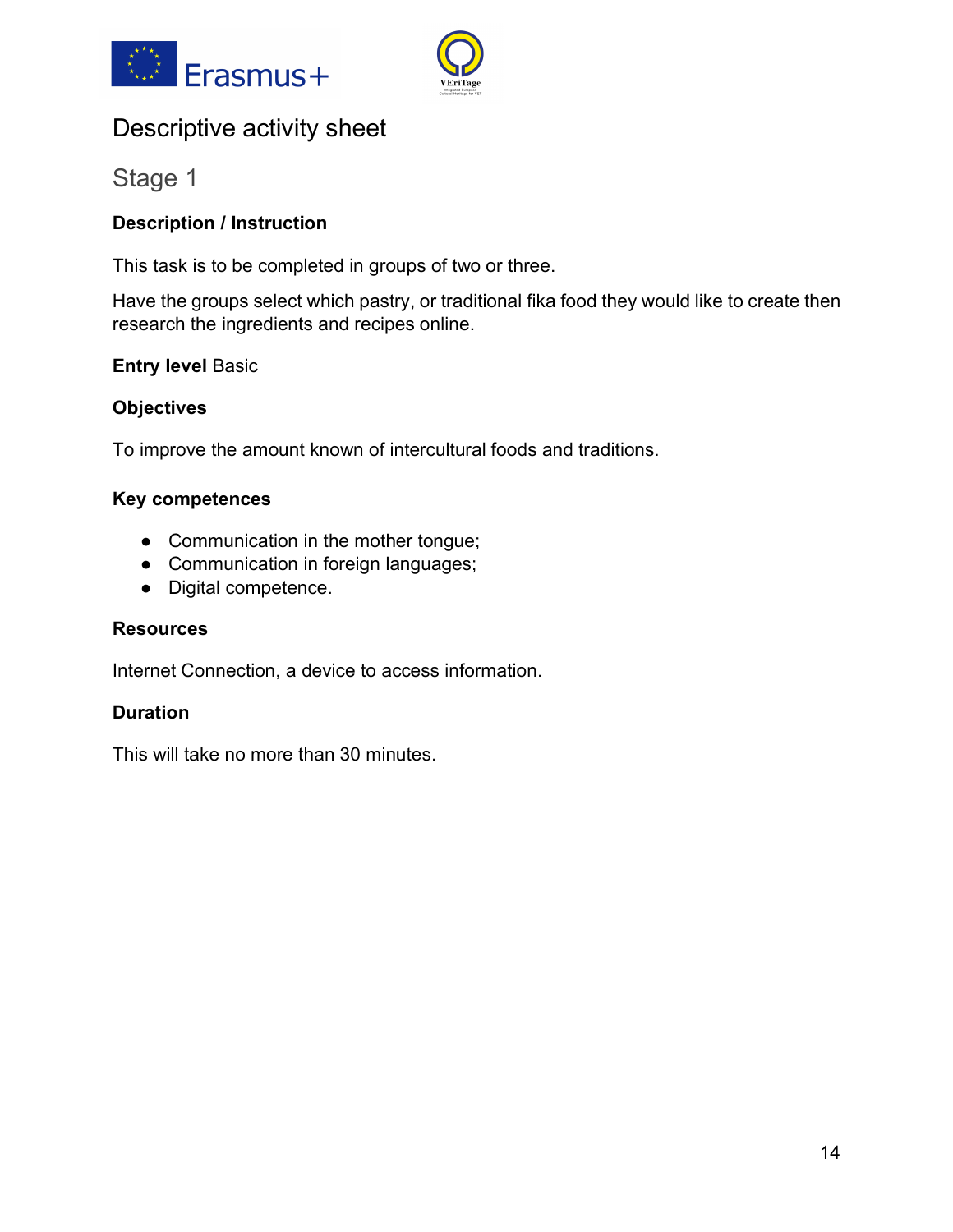



### Stage 2

### **Description / Instruction**

This task is to be completed in the same groups as above.

Have each group prepare a meal and a drink for the class. The food and drinks will be presented on the last step of the activity.

### **Entry level** Basic

### **Objectives**

To allow for experience in the hospitality sector, cooking, cleaning, handling, social interaction, recipe following.

### **Key competences**

- Communication in the mother tongue;
- Communication in foreign languages;
- Social and civic competences;

### **Resources**

Recipes, ingredients, cooking utensils, stove, fridge (etc).

### **Duration**

1 hour +

Stage 3

### **Description / Instruction**

This is to be performed by the entire class.

Let the students have a Swedish fika and reflection about cooking and learning. (Some Leading questions below in the **Notes** section)

### **Entry level** Basic

### **Objectives**

This allows the students time for reflection and learning while in a social engaging group setting.